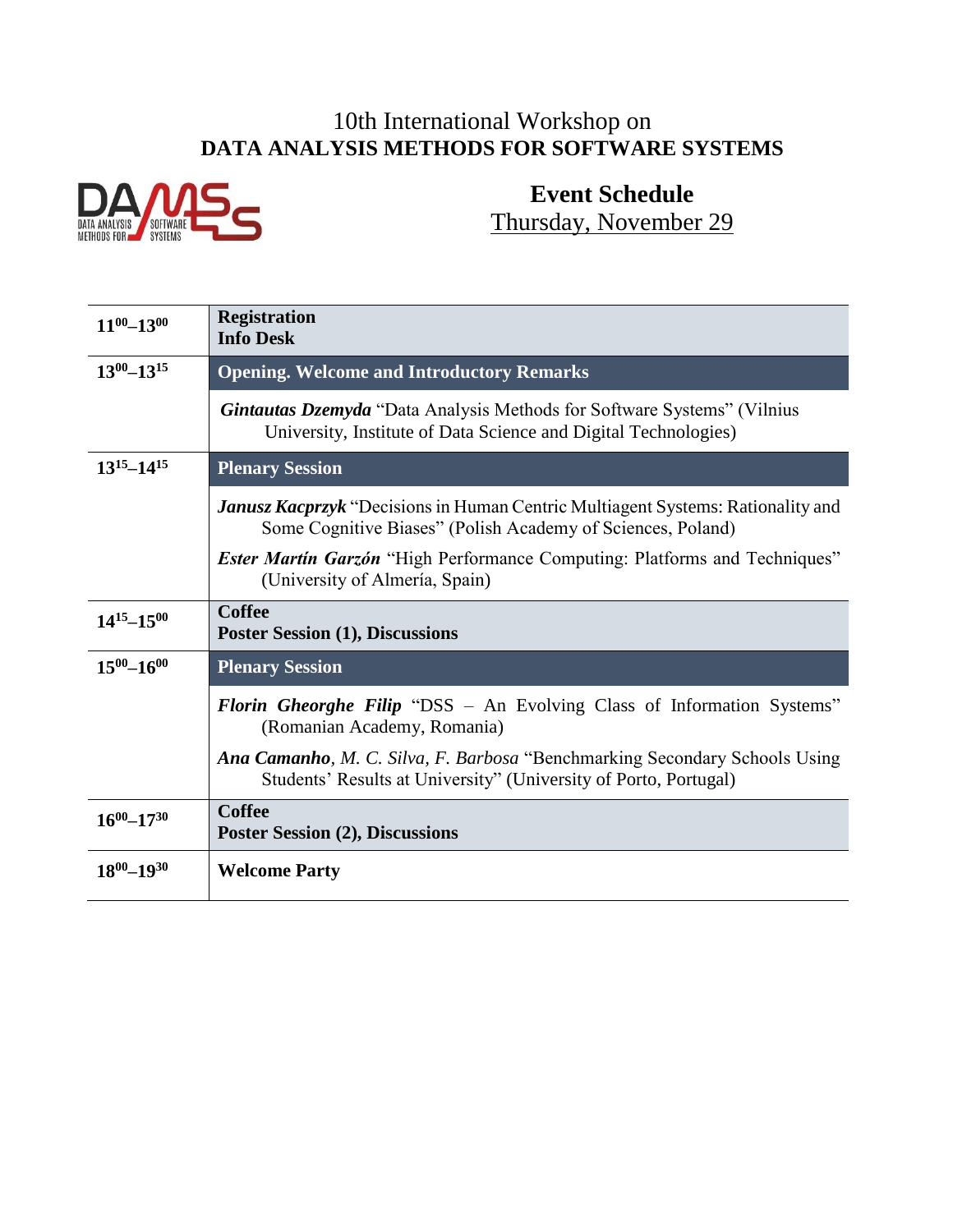#### **Poster Session (1), November 29**

- *V. Abromavičius, A. Serackis* "Real-Time Identification of Ventricular Tachycardia Incident Using Multi-Modal Classifier"
- *A. Adamonis, E Filatovas, R Paulavičiu*s "Multi-Platform Blockchain Integration Between Blockchain's"
- *I. Bumbulienė, J. Mandravickaitė, L. Boizou, T. Krilavičius* "Colloc A Toolset for Multiword Expressions Identification"
- *M. Briedienė, T. Krilavičius* "Narrative Detection for Lithuanian Language"
- *D. Dzemydienė, V. Radzevičius* "An Approach for Networking of Wireless Sensors and Embedded Systems Applied for Monitoring of Environment Data"
- *K. Kąkol, G. Korvel, B. Kostek* "Analysis of Lombard speech using parameterization and the objective quality indicators in noise conditions"
- *K. Korovkinas, G. Garšva* "Large Scale Sentiment Analysis Using NLP Based Feature Extraction Technique and PSOLinearSVM"
- *G. Korvel, G. Tamulevičius, P. Treigys, J. Bernatavičienė, B. Kostek* "Investigating Feature Spaces for Isolated Word Recognition"
- *A. Lančinskas, J. Žilinskas, P. Fernandez, B. Pelegrin* "Ranking-Based Algorithm for Discrete Facility Location"
- *Z. Mahmood* "Computer Aided Design of Block Chain System and Effectiveness Analysis of Smart Systems for Information Integration"
- *J. Mandravickaitė, T. Krilavičius* "Quantitative Indicators in the Analysis of Functional Styles"
- *J.J. Moreno, J. Miroforidis, E. Filatovas, I. Kaliszewski, E.M. Garzón* "Accelerating the Dose Evaluation for Intensity Modulated Radiotherapy"
- *D. Navakauskas, R. Martavičius, T. Sledevič, J. Skirelis, A. Melninkaitis, M. Ščiuka* "Smart System Prototype of Optical Resistance Testing for Laser Technology Sector"
- *M. Petkevičius, D. Vitkutė-Adžgauskienė, D. Amilevičius* "Aspect-Based Sentiment Analysis with Word Embeddings for Lithuanian"
- *S. Ramanauskaitė, A. Slotkiene* "Hierarchy Based Competences' Analysis: Opportunities for Personalized E-Evaluation"
- *V. Sakalauskas, M. Liutvinavicius, D. Kriksciuniene* "Multicriteria Decision Making Model for Anomaly Detection in Financial Markets"
- *R. Savukynas, V. Marcinkevičius* "Blockchain Technology for Security and Privacy in Internet of Things"
- *D. Skaudickas, A. Skaudickas, V. Veikutis* "Peculiarities of the Thermal Expression of Students' Feeds, Linking Them to the Consequences of Sport Traumatic Events"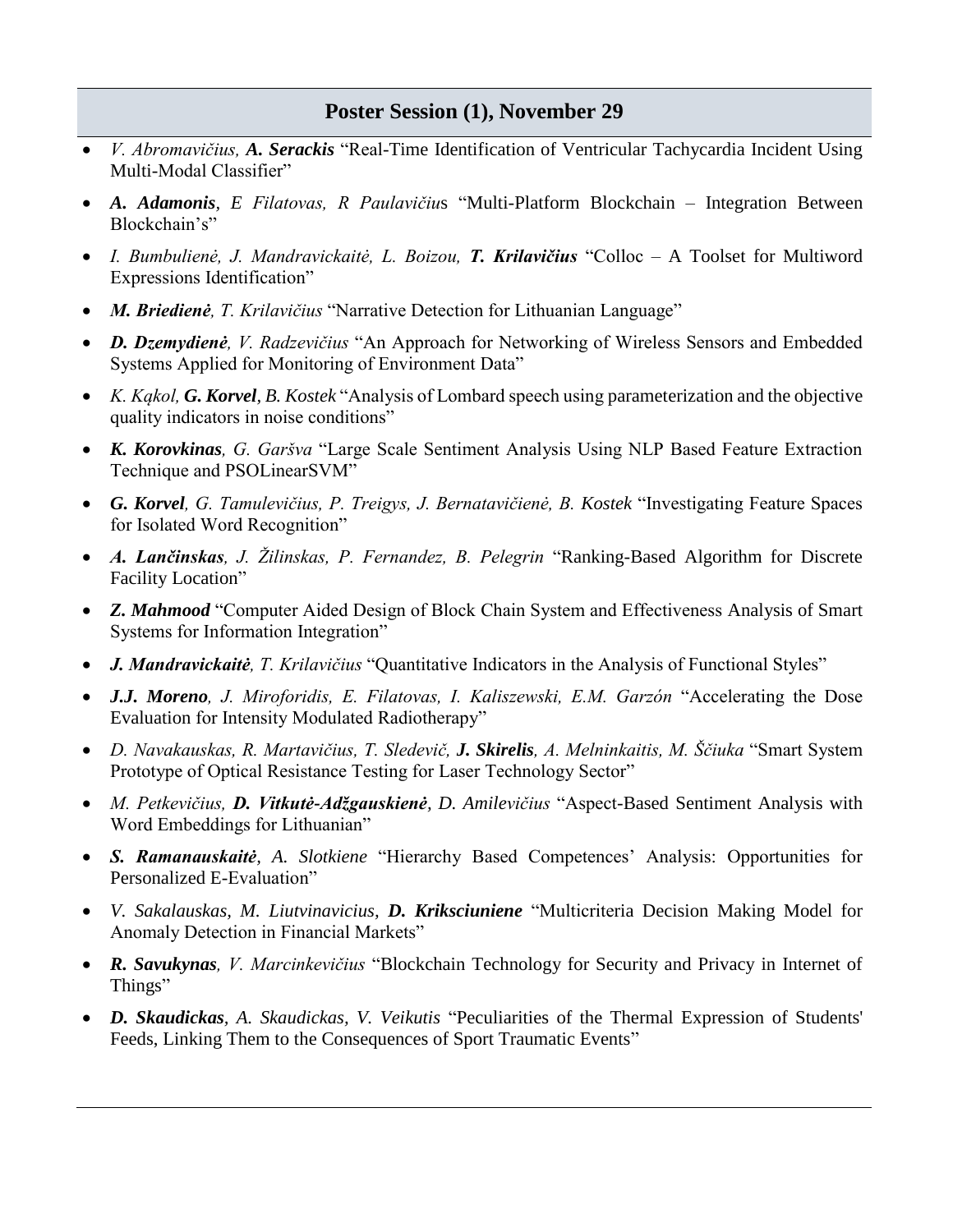#### **Poster Session (2), November 29**

- *E. Arbataitis, D. Dzemydienė* "Application of Specific Business Rules in ERP System for Effective Manufacturing Process of Woven Fabrics"
- *J. Brusokas, L. Petkevičius* "Sublevel Structure Similarity Metric for X-Ray Images Comparison"
- *K. Ducinskas, L. Dreiziene* "Performance Evaluations for Supervised Classifiers of Gaussian Random Field Observations"
- *M. Heričko, A. Rajšp, T. Beranič* "Gamification for Engaging IT Students in the ERP Course: A Case Study"
- *A. Juškevičienė* "Algorithmic Thinking Through Computational Making"
- *P. Juszczuk, I. Kaliszewski, J. Miroforidis, D. Podkopaev* "Low-Cardinality Approximations of the Pareto Front in the Mean-Variance Portfolio Investment Problem with a Non-Risky Asset"
- *M. Karaliute, K. Dučinskas, L. Šaltytė-Vaisiauskė* "Expected Error Regret in Linear Discrimination of Balanced Spatial Gaussian Time Series"
- *Yu. Kharin, V. Voloshko* "Semibinomial Conditionally Nonlinear Autoregressive Time Series for Data Science"
- *R. Kriauzienė, A. Bugajev, R. Čiegis* "Three Level Parallelisation Scheme for Optimisation Problems Involving Simultaneous Calculations of Multiple Differential Equations"
- *A. Lopata, I. Veitaitė* "Knowledge-Based UML Models Transformation Algorithm"
- *J. Miliauskaitė, L. Paliulionienė* "Fuzzy Balancing in the Planning of the Quality of Enterprise Business Services"
- *F. Orts, G. Ortega, E. Filatovas, O. Kurasova, I. García, E.M. Garzón* "An Efficient Software for Hyperspectral Classification Using Isometric Mapping"
- *M. Ramanauskas, D. Šešok* "Distributed of Genetic Algorithm for Optimization of Piles"
- *M. Sabaliauskas, G. Dzemyda* "On the Visual Approach to Global Optimization for Multidimensional Scaling"
- *R. Semėnas* "Strategy Selection for Autonomous Robot Area Exploration by Multi-Criteria Decision Making Approach"
- *T. Sidekerskienė, R. Damaševičius, M. Wozniak* "Maximal Zerocross Density Decomposition: A Novel Signal Decomposition Method"
- *L. Stripinis, R. Paulavičius* "Improved DIRECT-Type Algorithm for Constrained Global Optimization Problems"
- *A. Valatavičius, S. Gudas* "A Deep Knowledge Based Evaluation of Applications Interoperability"
- *A. Žilinskas* "On Some Old Problems of Bayesian Global Optimization"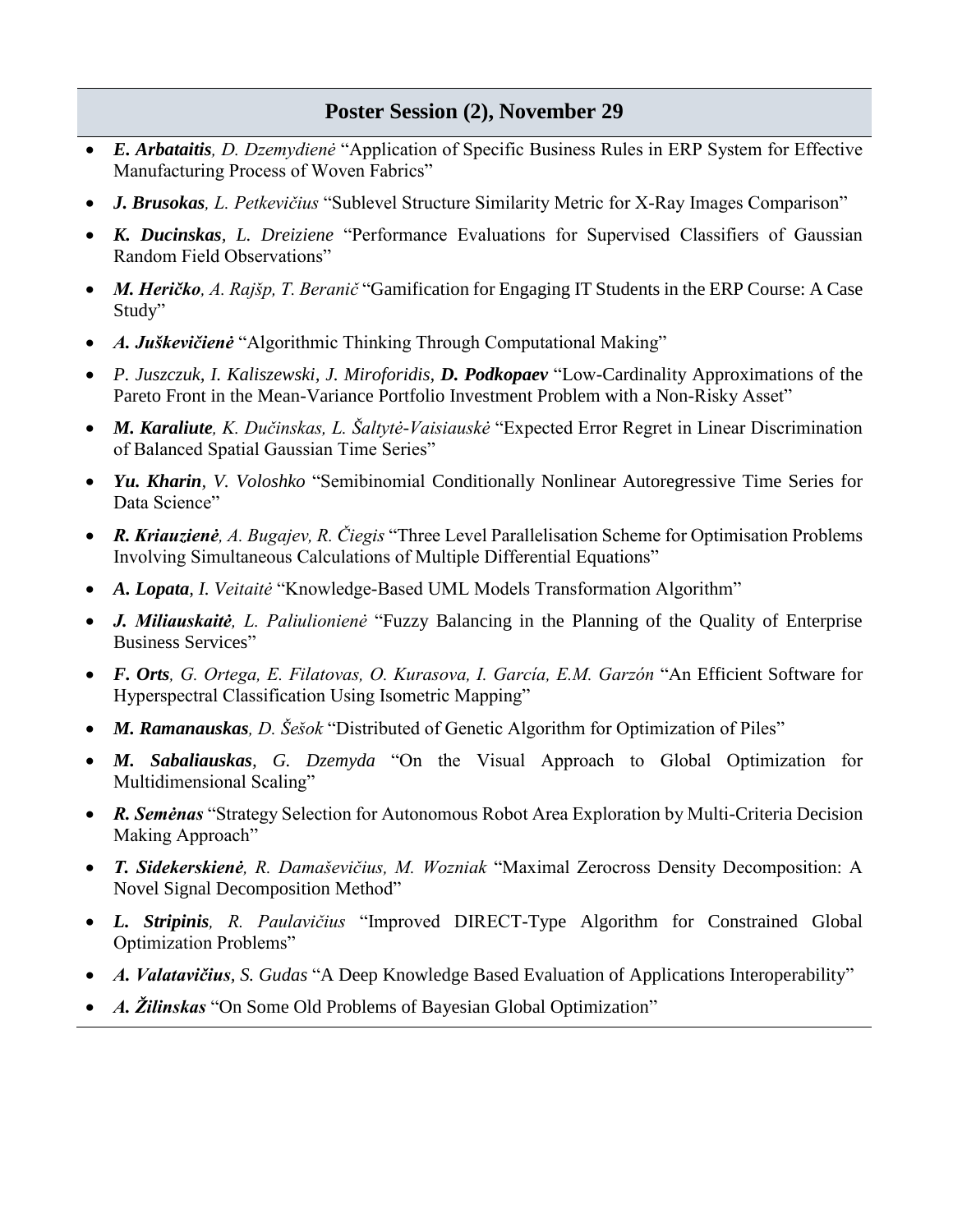## 10th International Workshop on **DATA ANALYSIS METHODS FOR SOFTWARE SYSTEMS**



# **Event Schedule** Friday, November 30

| $900 - 1000$        | <b>Plenary Session</b>                                                                                                                                                                           |
|---------------------|--------------------------------------------------------------------------------------------------------------------------------------------------------------------------------------------------|
|                     | Kristof De Witte "The Laboratory of an Education Economist. Testing Cures for<br>Disadvantaged Students" (KU Leuven, Belgium)                                                                    |
|                     | <b>Paulo Novais "Human-Computer Interaction: A Behavioural Approach" (University of</b><br>Minho, Portugal)                                                                                      |
| $10^{00} - 11^{00}$ | <b>Parallel Plenary Sessions</b>                                                                                                                                                                 |
|                     | <b>Section 1 (Education Data Modelling)</b>                                                                                                                                                      |
|                     | 1. R. Želvys, R. Dukynaitė, A. Jakaitienė "Trends of Secondary Analysis of International<br><b>Student Achievement Studies"</b>                                                                  |
|                     | 2. S. Raižienė, D. Stumbrienė, L. Ringienė, R. Dukynaitė, A. Jakaitienė "The Effect of<br>Student-Oriented Teaching Practices in Explaining PISA Science Performance Across<br>EU Countries"     |
|                     | <b>Section 2 (Modelling)</b>                                                                                                                                                                     |
|                     | 1. M. Lavrentiev, A. Marchuk, A. Romanenko, M. Shadrin "About Application of Modern"<br>Hardware to the Tsunami Wave Parameters Evaluation"                                                      |
|                     | 2. S. Bonnini "Multivariate Permutation Test for a Randomized Controlled Trial in the<br>Presence of Small Sample Sizes"                                                                         |
|                     | 3. M. L. Despa, I. Ivan, E. N. Budacu, M. Visan "Using Profiling to Assemble Freelance<br>Software Development Teams in the Context of GDPR"                                                     |
|                     | <b>Section 3 (Advanced Technologies)</b>                                                                                                                                                         |
|                     | 1. R. S. Sergeev, A. V. Tuzikov, A. Gabrielian, A. Rosenthal "Application of Machine"<br>Learning to Analysis of M. Tuberculosis Whole Genomes and Investigation of Drug-<br>Resistance Profile" |
|                     | 2. A. Kamišalić, M. Turkanović, M. Heričko "A Decentralized System for Managing Micro-<br>Credentials Based on Blockchain 2.0"                                                                   |
|                     | 3. S. Gudas, A. Valatavičius "Reviewing MDD from the Causal Modeling Perspective"                                                                                                                |
| $11^{00} - 11^{20}$ | <b>Coffee</b>                                                                                                                                                                                    |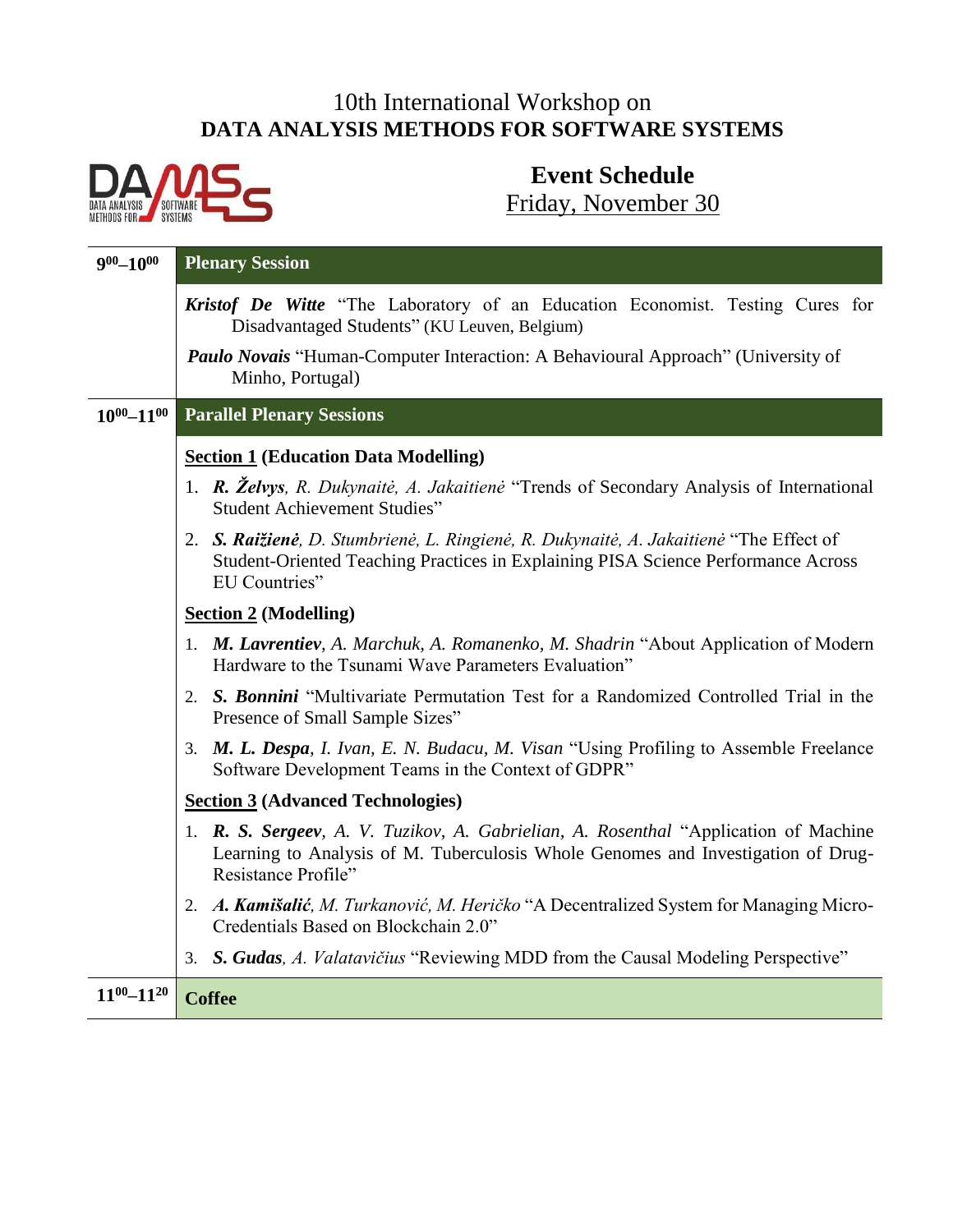| $11^{20} - 12^{20}$ | <b>Parallel Plenary Sessions</b>                                                                                                                                                         |
|---------------------|------------------------------------------------------------------------------------------------------------------------------------------------------------------------------------------|
|                     | <b>Section 4 (Education Data Modelling)</b>                                                                                                                                              |
|                     | 1. J. Vaitiekaitis, D. Stumbrienė, A. Jakaitienė "Effectiveness and Efficiency of Education<br>Systems: A Review of Research and a Way Forward"                                          |
|                     | 2. Round table discussion (until $18^{00}$ )                                                                                                                                             |
|                     | <b>Section 5 (Deep Learning)</b>                                                                                                                                                         |
|                     | 1. S. Karakatič, M. Heričko, <b>L. Pavlič</b> "Classification of Business Documents with Neural<br>Network"                                                                              |
|                     | V. Kazlauskas, A. Neverauskienė, L. Petkevičius "Bone Age Assessment Using Deep<br>2.<br>Learning Detection Models"                                                                      |
|                     | 3. M. Morkūnas, P. Treigys, A. Laurinavičius "Deep Learning-Based Method for<br>Quantitative Collagen Framework Analysis in Routine Pathology Images"                                    |
|                     | <b>Section 6 (Medicine Applications)</b>                                                                                                                                                 |
|                     | 1. V. Liauchuk, V. Kovalev, E. Snezhko "Scoring Severity of Pulmonary Tuberculosis<br>Based on Automatic Lesion Detection in CT Scans"                                                   |
|                     | 2. A. Kriščiukaitis, R. Urbanavičiūtė, R. Petrolis, D. Skiriutė "Mathematical Morphology<br>and Multivariate Analysis Based Protein Expression Signal Analysis in Microarray<br>Imaging" |
|                     | 3. A. V. Misiukas Misiūnas, T. Meškauskas, R. Samaitienė "On the Implementation of<br>Three-Stage Algorithm for EEG Classification by Diagnosis"                                         |
| $12^{30} - 14^{00}$ | Lunch                                                                                                                                                                                    |
| $14^{00} - 16^{00}$ | <b>Plenary Session "Business and Science Together"</b>                                                                                                                                   |
|                     | Jonas Kubilius "Deep Learning for Understanding Human Vision" (KU Leuven, Belgium;<br>Massachusetts Institute of Technology, USA)                                                        |
|                     | Rytis Bieliauskas "Cryptocurrency Technologies (Blockchain)" (CoinGate, JSC "Virtualios<br>valiutos")                                                                                    |
|                     | Šarūnas Šuipis "Western Union: Moving Money for Better with Robotic Process<br>Automation (RPA)" (Western Union Processing Lithuania)                                                    |
|                     | <b>Ieva Jonaitytė</b> "Computer vision problems with CNN (Convolutional neural networks)"<br>(Neurotechnology)                                                                           |
| $16^{00} - 16^{20}$ | <b>Closing session</b>                                                                                                                                                                   |
| $16^{30} - 18^{00}$ | <b>Coffee</b><br><b>Poster Session (3) and Discussions</b>                                                                                                                               |
| $19^{00} - 21^{00}$ | <b>Dinner</b>                                                                                                                                                                            |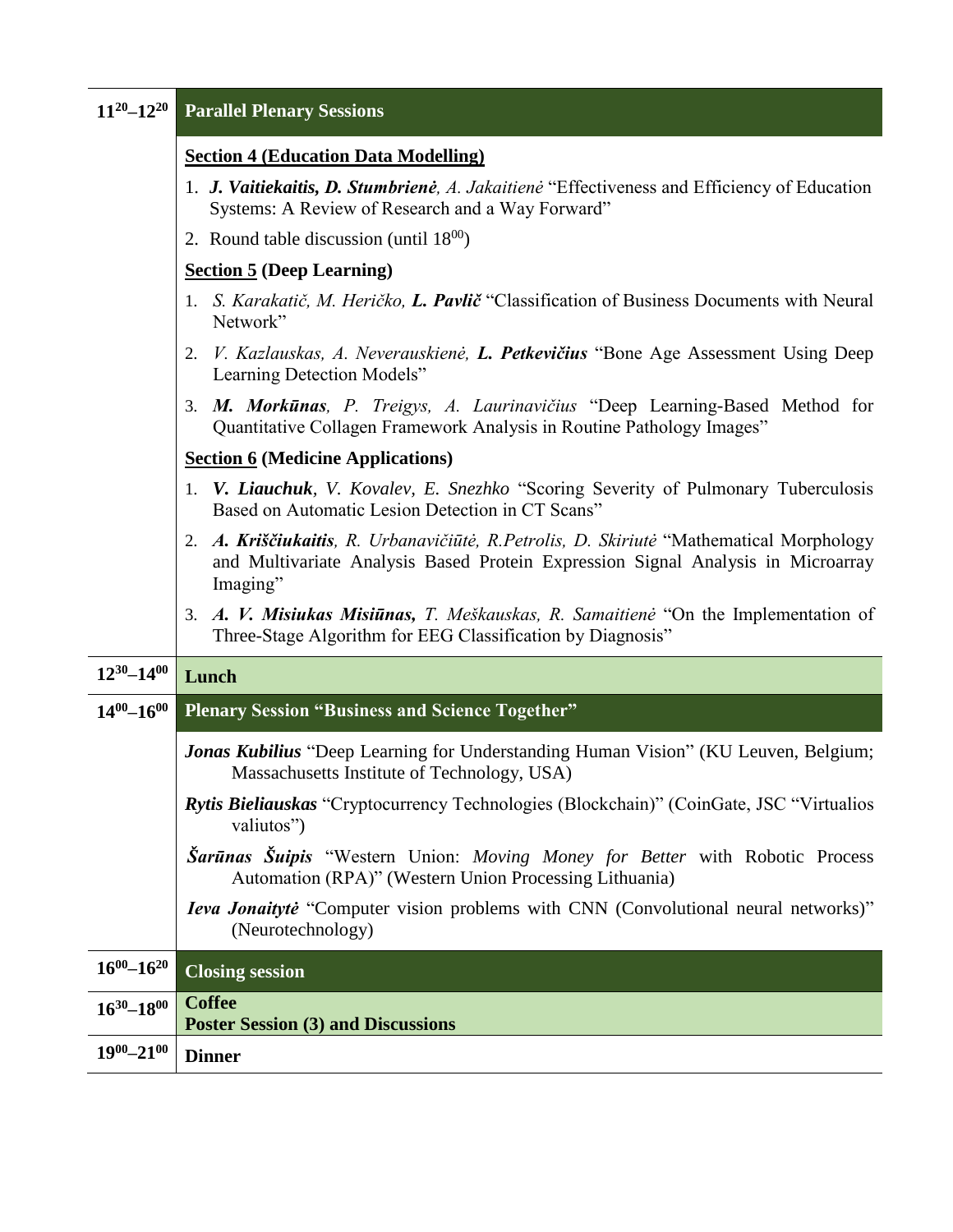#### **Poster Session (3), November 30**

- *J. Arsenjeva, V. Medvedev, G. Dzemyda* "Data Fusion in Big Data Decision Making"
- *K. Bagdonas, A. Venčkauskas* "Identification of Dynamic Parameters and Velocity Control of a Moving IoT Node Using a Single Ranging Measurement Source"
- *R. Baronas, J. Kulys, L. Petkevičius, K. Petrauskas* "Computational Modeling of Bioreactors Based on Spherical Catalyst Particles"
- *S. Bhandari, V. Jusas* "Examination and Classification of Data in Digital Forensics"
- *L. Bikulčienė, T.Blažauskas, E.Butkevičiūtė, A. Muliuolis* "System Architecture of the Fatigue and Workability Evaluation Platform"
- *V. Fomin, D. Amilevičius* "Reducing Gender Bias in Data for Lithuanian"
- *P. Juszczuk, I. Kaliszewski, J. Miroforidis, D. Podkopaev* "Exact Versus Evolutionary Methods to Derive Pareto Fronts in the Mean-variance Portfolio Investment Problem – The Evidence from the JKMP Data Set"
- *D. Kalinauskaitė* "From Manual to Automated Measurement of Information Density"
- *V. Kaminskas, E. Ščiglinskas* "Control of Emotion as Reaction to a Dynamic Virtual 3D Face: A Comparison of the Predictor-Based Control Schemes"
- *R. Kasperienė, T. Krilavičius* "Application of Social Network and Content Analysis Methods for Assessing the Dynamics of Facebook Groups"
- *A. Lopata, N. Makrickienė* "Requirements Engineering, Supported by Ontology and Enterprise Modelling"
- *D. Mažeika, J. Mikejan* "Investigation of User Vulnerability in Social Networking Site"
- *T. Raila, T. Meškauskas, G. Valinčius, T. Penkauskas, M. Jankunec* "Finite Elements Modeling of Electrochemical Impedance Spectra of Defected Phospholipid Membranes"
- *L. Stasytis, A. Uselis, I. Gaubas, K. Bagdonas* "Edge-Based, Dynamic, Hierarchical Architecture for Super-Resolution Local Climate Prediction Using a Swarm of Field Programmable Gate Arrays as Accelerators"
- *J. Toldinas, B. Lozinskis* "Cloudlet Based Prediction of Energy Consumption for Mobile Phones"
- *J. Venskus, P. Treigys, J. Bernataviciene, A. Andziulis* "Aspects of Data Collection for Abnormal Marine Transport Evaluation"
- *R. Užupytė, E. C. Wit* "Dynamical Network Modelling Based on Triadic Closure Effect"
- *M. Visan, A. Ionita, F. G. Filip* "Data Analysis in Setting Action Plans of Telecom Operators"
- *K. Ząbkiewicz* "Non-Standard Distance Measures in Data Streams Classification"
- *L. Zariņa, J. Šķilters, G. Theara, K. Pētersone, N. Bērziņa* "Differences between STEM and Humanities & Social Sciences' Students: Evidence from Complex Tests of Visual-Spatial and Verbal Skills"